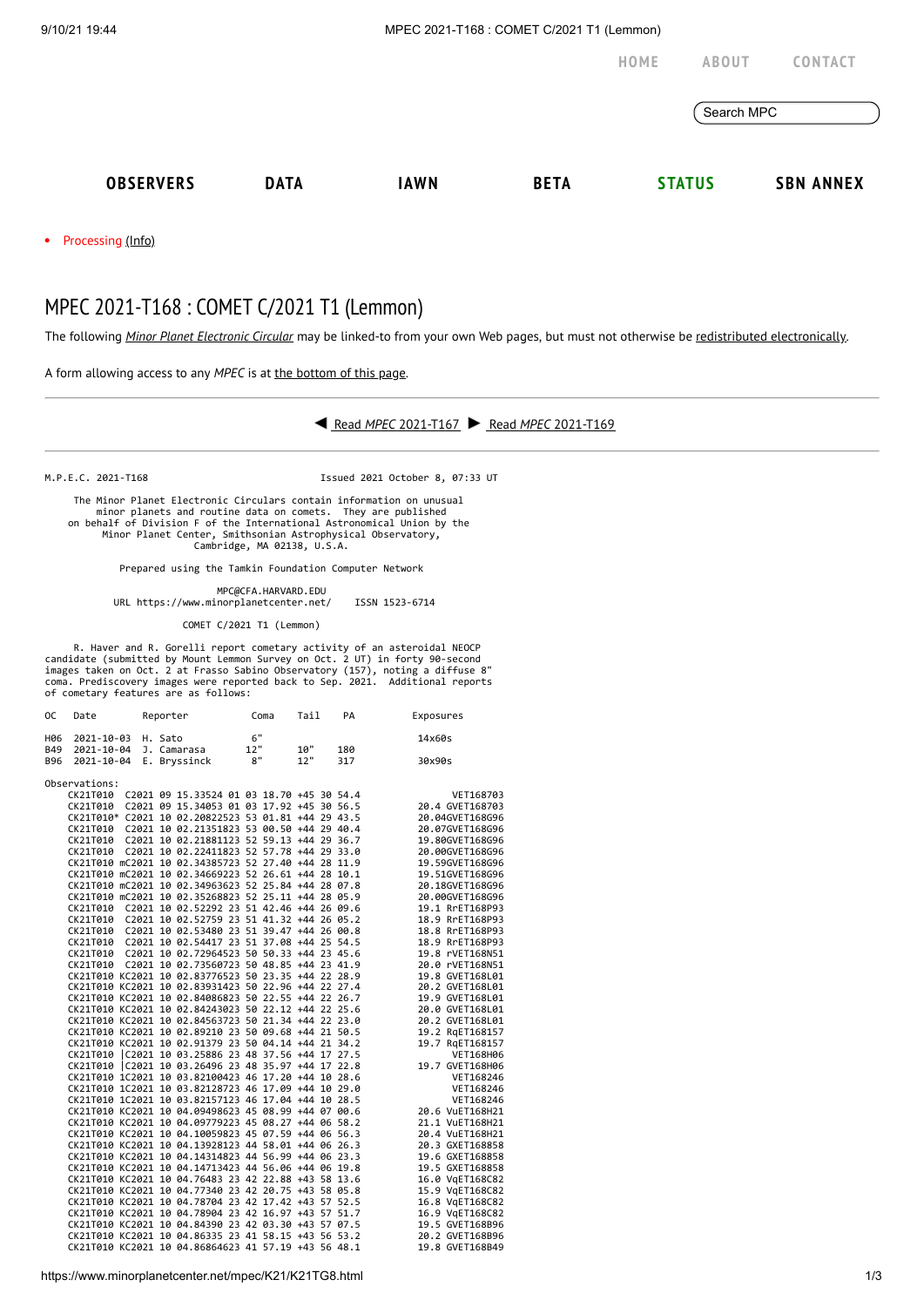## 9/10/21 19:44 MPEC 2021-T168 : COMET C/2021 T1 (Lemmon)

|                                 |  | CK21T010 KC2021 10 04.87131423 41 56.53 +43 56 46.4 |  |  |  | 19.5 GVET168B49 |
|---------------------------------|--|-----------------------------------------------------|--|--|--|-----------------|
|                                 |  | CK21T010 KC2021 10 04.87842023 41 54.79 +43 56 39.8 |  |  |  | 19.8 GVET168B49 |
|                                 |  | CK21T010 KC2021 10 04.88108223 41 54.15 +43 56 37.6 |  |  |  | 19.7 GVET168B49 |
|                                 |  | CK21T010 KC2021 10 04.90285623 41 48.71 +43 56 20.5 |  |  |  | 19.6 GXET168595 |
|                                 |  | CK21T010 KC2021 10 04.90899023 41 47.17 +43 56 15.5 |  |  |  | XET168595       |
|                                 |  | CK21T010 KC2021 10 04.91550823 41 45.58 +43 56 09.5 |  |  |  | XET168595       |
|                                 |  | CK21T010 KC2021 10 05.73507 23 38 24.18 +43 44 46.7 |  |  |  | 19.8 GVET168G02 |
|                                 |  | CK21T010 KC2021 10 05.74143 23 38 22.62 +43 44 41.2 |  |  |  | 19.7 GVET168G02 |
|                                 |  | CK21T010 KC2021 10 05.74781 23 38 21.08 +43 44 35.6 |  |  |  | 19.9 GVET168G02 |
|                                 |  | CK21T010 KC2021 10 06.80420 23 34 04.21 +43 29 08.9 |  |  |  | 19.8 RqET168L27 |
|                                 |  | CK21T010 KC2021 10 06.81607 23 34 01.33 +43 28 58.8 |  |  |  | 19.5 GVET168I93 |
|                                 |  | CK21T010 KC2021 10 06.82676 23 33 58.85 +43 28 48.4 |  |  |  | 19.9 RgET168L27 |
|                                 |  | CK21T010 KC2021 10 06.82677 23 33 58.72 +43 28 49.0 |  |  |  | 19.4 GVET168I93 |
|                                 |  | CK21T010 KC2021 10 06.85010123 33 52.96 +43 28 27.3 |  |  |  | 19.2 GVET168L06 |
|                                 |  | CK21T010 KC2021 10 06.85332 23 33 52.24 +43 28 25.4 |  |  |  | 19.9 RqET168L27 |
|                                 |  | CK21T010 KC2021 10 06.85693823 33 51.34 +43 28 21.3 |  |  |  | 19.3 GVET168L06 |
|                                 |  | CK21T010 KC2021 10 06.86220923 33 50.10 +43 28 16.4 |  |  |  | 19.0 GVET168L06 |
|                                 |  | CK21T010 KC2021 10 06.86612 23 33 49.17 +43 28 14.0 |  |  |  | 19.7 RgET168L27 |
|                                 |  | CK21T010 KC2021 10 06.87552 23 33 46.91 +43 28 06.1 |  |  |  | 19.7 RqET168L27 |
|                                 |  | CK21T010 KC2021 10 07.09471 23 32 53.20 +43 24 43.3 |  |  |  | 19.1 RgET168A77 |
|                                 |  | CK21T010 KC2021 10 07.10073 23 32 52.28 +43 24 38.9 |  |  |  | 18.6 RgET168A77 |
|                                 |  | CK21T010 KC2021 10 07.10750 23 32 50.20 +43 24 29.3 |  |  |  | 18.8 RgET168A77 |
|                                 |  | CK21T010 C2021 10 07.69936523 30 28.82 +43 15 23.4  |  |  |  | 19.7 rVET168N51 |
|                                 |  | CK21T010 C2021 10 07.70532923 30 27.39 +43 15 17.8  |  |  |  | 20.0 rVET168N51 |
|                                 |  | CK21T010 KC2021 10 07.79456 23 30 06.38 +43 13 51.9 |  |  |  | 19.9 GVET168K74 |
|                                 |  | CK21T010 KC2021 10 07.80537 23 30 03.77 +43 13 43.0 |  |  |  | 19.8 GVET168K74 |
|                                 |  | CK21T010 KC2021 10 07.81039 23 30 02.61 +43 13 38.1 |  |  |  | 19.6 GVET168K74 |
|                                 |  | CK21T010 KC2021 10 07.84479 23 29 54.35 +43 13 05.6 |  |  |  | 18.8 GXET168J57 |
|                                 |  | CK21T010 KC2021 10 07.85495 23 29 51.91 +43 12 55.2 |  |  |  | 19.4 GXET168J57 |
|                                 |  | CK21T010 KC2021 10 07.88960623 29 43.58 +43 12 22.4 |  |  |  | 19.3 GXET168958 |
|                                 |  | CK21T010 KC2021 10 07.90082523 29 40.94 +43 12 13.1 |  |  |  | 19.4 GXET168958 |
|                                 |  | CK21T010 KC2021 10 07.91204423 29 38.31 +43 12 01.0 |  |  |  | 19.5 GXET168958 |
| $\cdot$ $\cdot$ $\cdot$ $\cdot$ |  |                                                     |  |  |  |                 |

Observer details:<br>
<u>157 Frasso Sabino.</u> Observers R. Haver, R. Gorelli. Measurer R. Haver.<br>
<u>246 Klet Observatory-KLENOT.</u> Observers M. Tichy, J. Ticha, M. Honkova.<br>
Measurer M. Tichy. 1.06-m f/2.7 reflector + 2048x2048 CC

- <u>958 Observatoire de Dax.</u> Observers P. Dupouy, J. B. de Vanssay. Measurer P.<br> Dupouy. 0.43-m f/2.7 reflector + CCD.<br>A77 Observatoire Chante-Perdrix, Dauban. Observer J.-G. Bosch. 0.4-m f/2.8
- 
- reflector + CCD.<br>B49 Paus Observatory, Sabadell. Observer J. Camarasa. 0.30-m f/4.0 reflector
- + CCD. [B96 Brixiis Observatory, Kruibeke.](http://www.astronomie.be/erik.bryssinck/) Observer E. Bryssinck. 0.4-m f/3.8
- 
- 

reflector + CCD.<br>
C82 Osservatorio Astronomico Nastro Verde, Sorrento. Observer N. Ruocco.<br>
0.35-m f/6.3 Schmidt-Cassegrain + CCD.<br>
602 KYSUCE Observatory, Kysucke Nove Mesto. Observers M. Urbanik, J. Masiar.<br>
602 KYSUCE O

[H06 iTelescope Observatory, Mayhill.](http://www.itelescope.net/) Observer H. Sato. 0.43-m f/6.8 astrograph + CCD + f/4.5 focal reducer. H21 Astronomical Research Observatory, Westfield. Observer R. Holmes.

- 
- Measurers T. Linder, R. Holmes, L. Horn. 0.81-m f/4.0 astrograph + CCD.<br>193 St Pardon de Conques. Observer F. Losse. 0.40-m f/3.7 reflector + CCD.<br>157 Centro Astronomico Alto Turia, Valencia. Observer A. Fornas, Measurers<br>
- 
- 
- 
- 
- P. Sicoli. 0.36-m Schmidt-Cassegrain + CCD. L27 29PREMOTE Observatory, Dauban. Observer J.-F. Soulier. 0.25-m f/3.5 Newtonian reflector + CCD.
- N51 GROWTH India Telescope, IAO, Hanle. Observers V. Swain, K. Sharma, H.<br>Kumar, U. Stanzin, V. Bhalerao, G. C. Anupama, S. Barway. Measurers V.<br>Swain, K. Sharma. 0.70-m f/6.5 Corrected Dall-Kirkham + CCD.<br>P93 Space Tracki
- Hagino. 1.0-m f/3.0 reflector + CCD.

Orbital elements: C/2021 T1 (Lemmon)

...

| C/Z0ZI II (LEMMON)                     |  |                                                                |                                                                                                                                         |           |    |
|----------------------------------------|--|----------------------------------------------------------------|-----------------------------------------------------------------------------------------------------------------------------------------|-----------|----|
|                                        |  |                                                                | Epoch 2021 Nov. 2.0 TT = JDT 2459520.5<br>T 2021 Oct. 14.27740 TT<br>q 3.0562765<br>z +0.0030994 Peri. 51.52751 +0.84505737 -0.02812947 |           |    |
|                                        |  |                                                                |                                                                                                                                         |           |    |
|                                        |  |                                                                |                                                                                                                                         |           |    |
|                                        |  |                                                                |                                                                                                                                         |           |    |
|                                        |  |                                                                | +/-0.0013341 Node 56.78613 -0.02411421 -0.99960409                                                                                      |           |    |
|                                        |  |                                                                | e 0.9905273 Incl. 140.34256 +0.53413158 -0.00062465                                                                                     |           |    |
|                                        |  | From 73 observations 2021 Sept. 15-Oct. 7, mean residual 0".9. |                                                                                                                                         |           |    |
|                                        |  |                                                                |                                                                                                                                         |           |    |
| C/2021 T1 (Lemmon)                     |  |                                                                |                                                                                                                                         |           |    |
| Epoch 2021 July 5.0 TT = JDT 2459400.5 |  |                                                                |                                                                                                                                         |           |    |
| T 2021 Oct. 14.25061 TT                |  |                                                                | Rudenko                                                                                                                                 |           |    |
|                                        |  |                                                                | 1 201 000 1 2000.0)<br>1 3.0563092 (2000.0) P<br>2 +0.0031346 Peri. 51.51853 +0.84505972 -0.02804151                                    |           |    |
|                                        |  |                                                                |                                                                                                                                         |           |    |
|                                        |  |                                                                | +/-0.0013341    Node    56.78383    -0.02398832    -0.99960662                                                                          |           |    |
|                                        |  |                                                                | e 0.9904196 Incl. 140.34123 +0.53413354 -0.00052820                                                                                     |           |    |
|                                        |  | From 73 observations 2021 Sept. 15-Oct. 7, mean residual 0".9. |                                                                                                                                         |           |    |
|                                        |  |                                                                |                                                                                                                                         |           |    |
| Ephemeris:                             |  |                                                                |                                                                                                                                         |           |    |
| Date TT                                |  |                                                                | R.A. (2000) Decl. Delta r Elong. Phase m1                                                                                               |           | m2 |
| 2021 09 08                             |  |                                                                | 01 29 56.2 +44 46 45  2.4469  3.0768  120.0  16.5  19.3                                                                                 |           |    |
| $\cdots$                               |  |                                                                |                                                                                                                                         |           |    |
|                                        |  |                                                                | 2021 09 23 00 32 09.5 +45 34 28 2.2817 3.0634 133.8 13.7 19.2                                                                           |           |    |
| $\cdots$                               |  |                                                                |                                                                                                                                         |           |    |
| 2021 10 01                             |  | 23 58 07.9 +44 42 38 2.2422 3.0590 137.8                       |                                                                                                                                         | 12.7 19.1 |    |